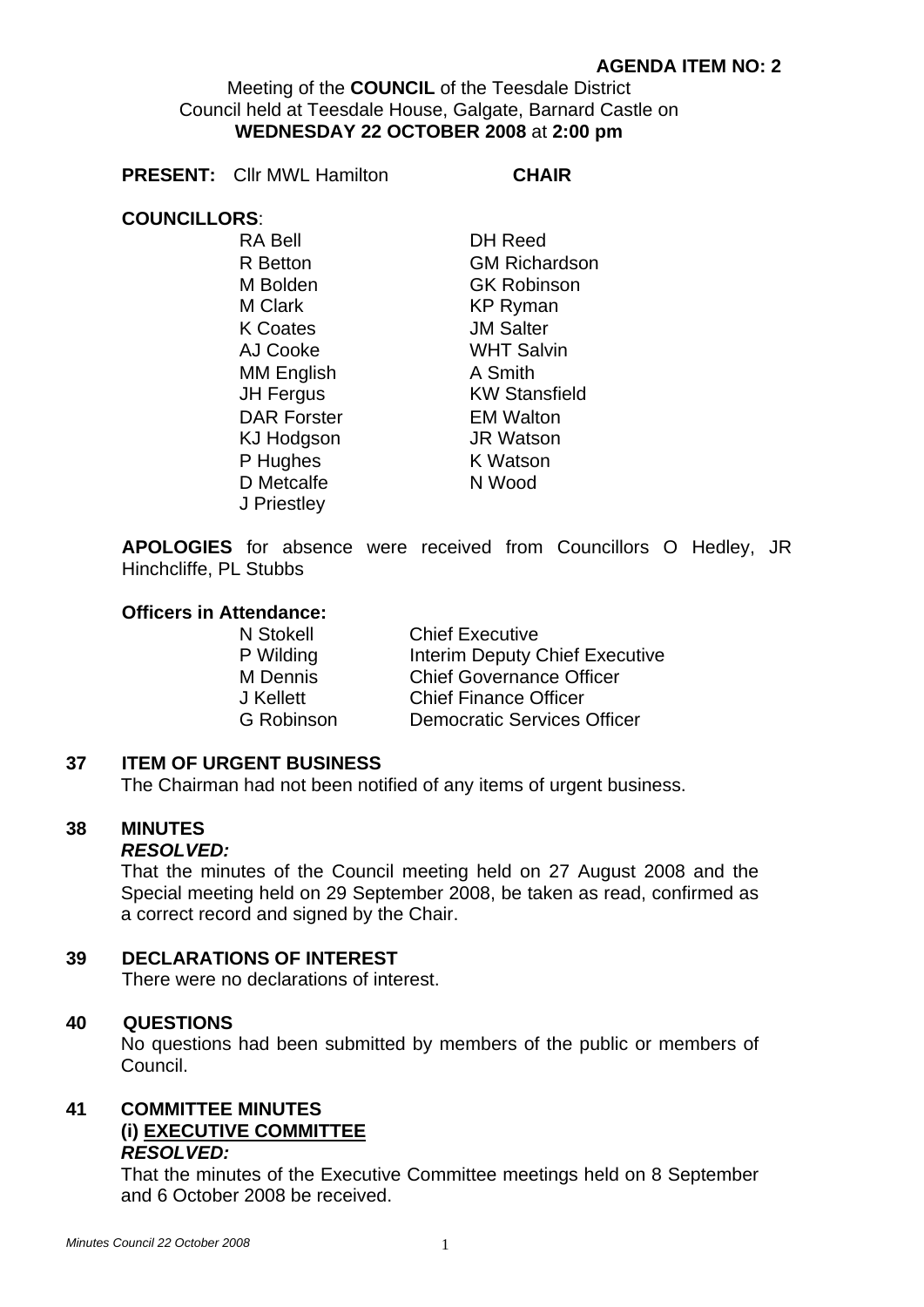#### **(ii) OVERVIEW & SCRUTINY COMMITTEE RESOLVED;**

That the minutes of the Overview & Scrutiny Committee held on 17 September be received.

### Arising: Minute 52 – Asset Management

Members considered the current position relating to the transfer of assets to parish councils and community organisations. The Chief Finance Officer had completed the initial analysis of assets and information would be circulated to parish councils this week. (Note: Councillor AJ Cooke had submitted his apologies for this meeting).

# **(iii) AUDIT AND GOVERNANCE COMMITTEE** *RESOLVED:*

That the minutes of the meeting held on 29 September 2008 be received.

# **(iv) PLANNING COMMITTEE**

### *RESOLVED:*

That the minutes of the meetings held on 3 September and 1 October 2008 be received.

# **(v) JOINT CONSULTATIVE COMMITTEE**

#### **RESOLVED:**

That the minutes of the meeting held on 3 October 2008 be received

# **(vi) LICENSING COMMITTEE**

That the minutes of the meeting held on 18 September 2008 be received

# **42 RESIGNATION OF COUNCIL MEMBER**

The Leader of the Council, Councillor R Betton, informed members that Councillor DP Blackie had submitted his resignation from Teesdale District Council, effective from 13 October. The Leader spoke in appreciative terms of the contribution made by Councillor Blackie during his time as a member. **RESOLVED:** 

# (1)That the position be noted and that Councillor Blackie be thanked for his contribution to the Council over the last five and a half years.

(2) That Councillor MJ Clark be appointed to the Grants Sub-Committee.

 (3) That no further appointments be made to the Audit & Governance Committee, Member Development Working Group or Teesdale Area Highways Panel.

# **43 LEAD MEMBER REPORTS**

The Leader of the Council, Councillor R Betton, updated members on matters of interest since his last report, including the continuation of good service provision and performance indicators by the Council and a number of 'legacy' issues which he hoped could be resolved before vesting day.

#### **RESOLVED:**

That the report be received.

# **44 EXCLUSION OF THE PUBLIC**  *RESOLVED:*